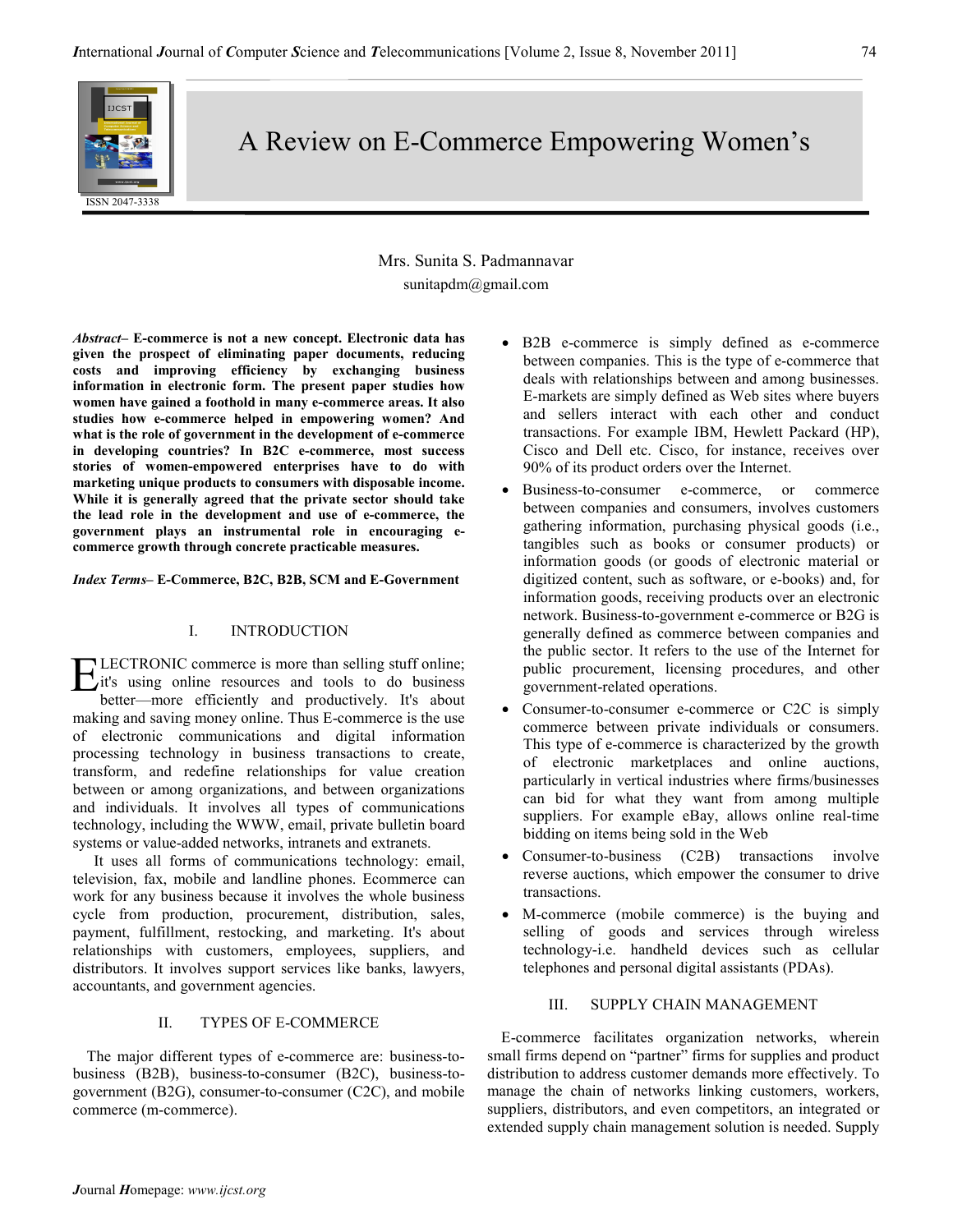chain management (SCM) is defined as the supervision of materials, information, and finances as they move from supplier to manufacturer to wholesaler to retailer to consumer. It involves the coordination and integration of these flows both within and among companies. The goal of any effective supply chain management system is timely provision of goods or services to the next link in the chain (and ultimately, the reduction of inventory within each link). Some SCM applications are based on open data models that support the sharing of data both inside and outside the enterprise, called the extended enterprise, and include key suppliers, manufacturers, and end customers of a specific company. Shared data resides in diverse database systems, or data warehouses, at several different sites and companies. Sharing this data "upstream" (with a company's suppliers) and "downstream" (with a company's clients) allows SCM applications to improve the time-to-market of products and reduce costs. It also allows all parties in the supply chain to better manage current resources and plan for future needs.

#### IV. THE ROLE OF WOMEN IN THE WORKFORCE

Today Women were making decisions regarding their lives, education, and career goals. Women in business act as an essential player in the business world. Women entrepreneurs are creating jobs, hope and opportunities in every community worldwide, be it a corporate, government or private sector. The role of women in the workforce has increased dramatically over the last several decades. Many women are successfully balancing both work and family life to create a strong path for future generations who may wish to accomplish the same achievements. The fact that women now have so many new doors open that were once closed, it is possible to achieve anything in terms of business. One of the best ways to gain top-level employment is through a college education, which can either be achieved in a traditional classroom or online. For the woman who has children, learning at home is an ideal way to gain the knowledge necessary to obtain a job with higher pay. Thanks to technology and the innovations that the internet now offers, women can learn and/or work at home. Some of the leading businesses of today are those that are primarily web-based and can be operated from the comfort of a home office. For women who have found the traditional workplace to be less than ideal, the internet provides a way to earn a terrific living with little or no overhead. In corporate sectors sometimes an extraordinary partnership occurred, with women an integral part of a team. Things haven't changed too much in women's roles; it's more so that people are more acceptant of women and their many roles in the business.

The role of Business women has become more significant than man in many areas of business. Industries such as construction, architrave, leisure, entertainment and art oriented industry have realized the advantage of having a women counterpart because of their way of understanding things differently and using their imaginative skills more fluently than man. Woman in business have more to give than to take compare to man. Males are more adoptive and straight towards the work, whereas a woman is soft hearted and looking at every aspect more concisely, business comes to

women more positively. Women tend to emphasize relationship of style or equality and stability whether they are talking to men or women.

#### V. WOMEN AND E-COMMERCE

New information and communication technologies can be powerful tools for increasing the competitiveness of countries and contributing towards economic growth and development. However, in many parts of the world, women, especially those living in rural areas, are still excluded from accessing the Internet or do not have the skills to use it in a profitable way. On the other hand, examples from developing countries demonstrate that, if given access and knowledge-how, women entrepreneurs have benefited from using the new technologies in a large number of areas, such as getting access to valuable business information, finding new (export) markets, marketing their products and services over the Internet, securing large orders through networking with community members, and generally cutting costs through more efficient business practices.

Women are under-represented in the Indian software industry, constituting about 23 percent of the IT workforce (NASSCOM 2004). Within engineering and science streams, computer science is considered to be a good option for girls because it leads to office-based work and is not associated with shop floor or dirty outdoor jobs, as are other engineering specializations.

ICT (Information and Communication Technologies) makes the role of distance less significant in organizing business and production, particularly for transnational corporate companies. The current trend towards global networking leads to massive relocation of information-intensive service sector jobs from high wage to low wage countries. The trend is particularly visible in areas such as call centers or customer care services, medical transcription work (from the US), clerical and data entry work, Geographical Information Systems or accounting. The resultant trade in business information in fact is a much bigger component of e-commerce than the much publicized on-line retailing. Some developing countries, such as India, are receiving a substantial amount of such relocated outsourced jobs, where salaries of ICT workers are one-tenth of those in the US. A large proportion of these jobs go to women. In the light of these new developments, the women's forum could initiate a sharing of experiences among countries, such as between India and Sub-Saharan African countries.

Women entrepreneurs are increasingly setting up their own networks, and becoming more integrated in existing ones, they are also beginning to form and participate in virtual associations, networks and online forums. Regional, national and international women entrepreneurs' associations have been found in particular to provide an important source of information and support to nascent, new and established women business owners. Women are forming associations to increase their access to Technology, increase familiarity with business cultures in foreign markets and access these markets more effectively. These associations also provide mentoring and training, and catalyze the process of building Networks with government and corporate procurement officials. All of these developments are contributing to promoting a pro-active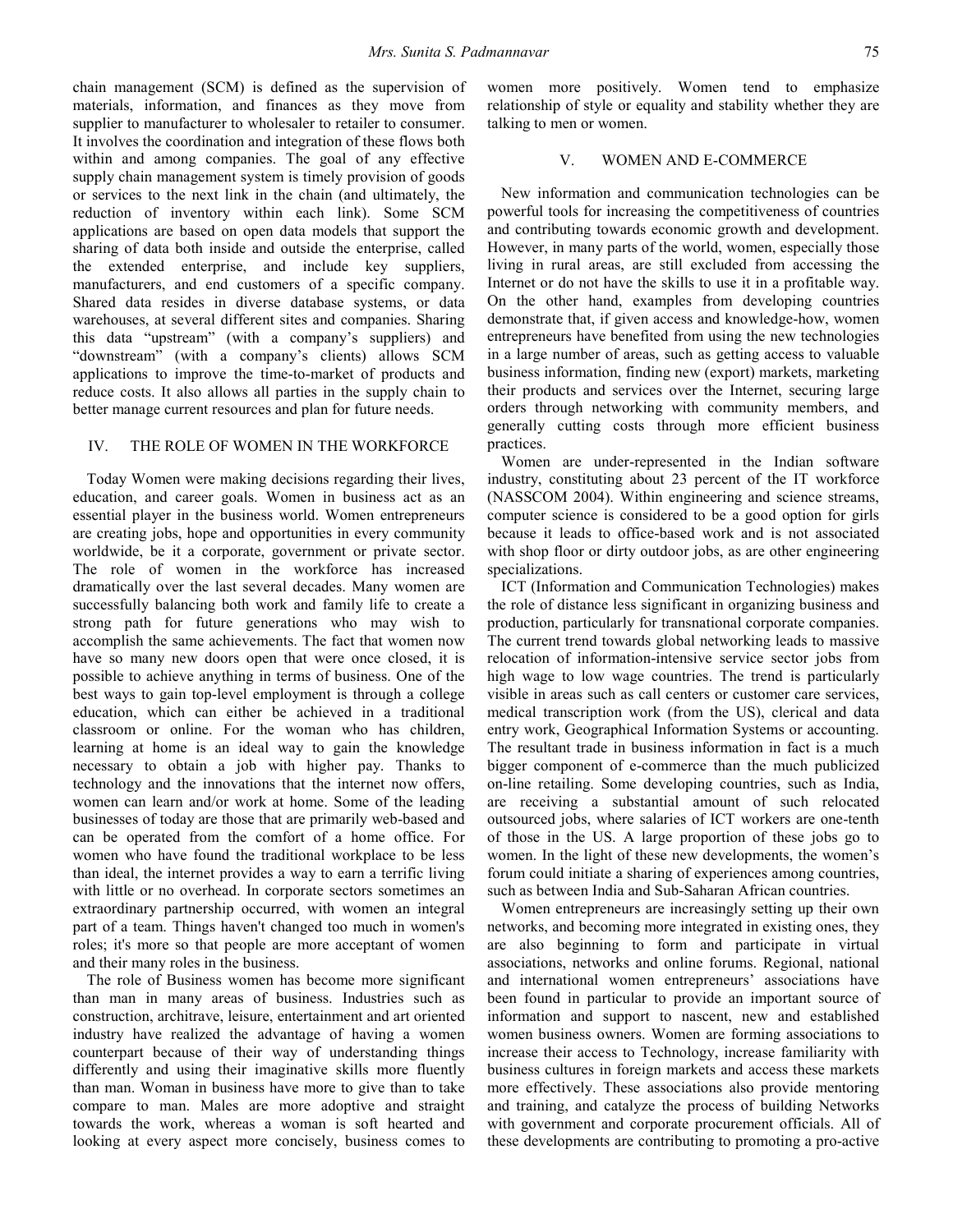entrepreneurial culture for women and facilitating the transition to international activity. Thus, in many respects, women-owned businesses may be in the process of overcoming obstacles in many of the areas crucial for internationalization. The extent to which women entrepreneurs seize the opportunities offered by networking and new technologies is critical for their ability to grow and internationalize, and fulfill their potential as major players in the global economy.

 Davangere district in Karnataka has taken the lead in this program and is in the process of training 250 women in the operation of these services by using computers and the Internet. The services range from operating bank accounts to providing information, as well as buying railway tickets.

Newsletters in rural Uttar Pradesh, started by women as a development effort to help communicate among themselves and share opinions, have evolved into forms of social mobilization. These newsletters, now taking the form of newspapers, address social issues which affect entire communities and are in turn mobilizing these communities in the process.

The Guyanan Weavers Cooperative is an organization founded by 300 women from the Wapishana and Macushi tribes in Guyana, northern South America. The cooperative revived the ancient art of hammock weaving using  $19<sup>th</sup>$ century accounts and illustrations of the hammocks made by European travelers and the cultivation of cotton on small family plots and hand-weaving. The organization then hired someone to create a web site, which was instrumental in bringing their wares online. Not long after, in the mid-1990s, the group of weavers was able to sell hammocks to Queen Elizabeth, Prince Philip, the Smithsonian Institute, and the British Museum. Since 1998, they have sold about 20 hammocks through the Internet at \$1,000 per piece.

Women have gained a foothold in many e-commerce areas. In B2C e-commerce, most success stories of womenempowered enterprises have to do with marketing unique products to consumers with disposable income. The consumers are found largely in developed countries, implying that there is a need for sufficient infrastructure for the delivery of products for the business to prosper and establish credibility. For example, if an enterprise can venture into producing digital goods such as music or software that can be transmitted electronically or if such goods can be distributed and/or delivered locally, then this is the option that is more feasible and practicable. There are many more successful cases of ecommerce ventures that the women sector can emulate. Some concrete examples are: Tortasperu.com (http://www.tortasperu.com.pe), a business involving the marketing cakes in Peru run by women in several Peruvian cities, Ethiogift (http:// ethiogift.com), involving Ethiopians buying sheep and other gifts over the Internet to deliver to their families in other parts of the country, thereby dispensing with the physical delivery of goods abroad; and the Rural Women's Association of the Northern Province of South Africa, which uses the Web to advertise its chickens to rich clients in Pietersburg. While most of the examples involve B2C e-commerce, it must be noted that women are already engaged in wholesale distribution businesses in developing countries. Thus, they can begin to penetrate B2B or B2G markets. For example, the Grameen Village Phone Network is a classic example of women's empowerment in Bangladesh. Operators of the village phones are all poor women (who have been selected for their clean and strong credit record). These village phones are regularly visited by members of maledominated villages. Notably, the women entrepreneurs (village operators) enjoy wider discretion in expending their profits from their phone services than with their household income.

# VI. THE ROLE OF GOVERNMENT IN THE DEVELOPMENT OF E-COMMERCE

While it is generally agreed that the private sector should take the lead role in the development and use of e-commerce, the government plays an instrumental role in encouraging ecommerce growth through concrete practicable measures such as: Creating a favorable policy environment for e-commerce and Becoming a leading-edge user of e-commerce and its applications in its operations, and a provider to citizens of egovernment services, to encourage its mass use.

Among the public policy issues in electronic commerce that governments should take are:

- "bridging the digital divide" or promoting access to inexpensive and easy access to information networks
- legal recognition of e-commerce transactions
- consumer protection from fraud
- protection of consumers' right to privacy
- legal protection against cracking (or unauthorized access to computer systems) and
- Protection of intellectual property.

It is important that government adopt policies, laws and incentives that focus on promoting trust and confidence among e-commerce participants and developing a national framework that is compatible with international norms on ecommerce (covering for instance, contract enforcement, consumer protection, liability assignment, privacy protection, intellectual property rights, cross-border trade, and improvement of delivery infrastructure, among others).

Government can use e-commerce in the following ways:

E-procurement - Government agencies should be able to trade electronically with all suppliers using open standardsthrough 'agency enablement' programs, 'supplier enablement' programs, and e-procurement information systems.

Customs Clearance - With the computerization of customs processes and operations (i.e., electronic submission, processing and electronic payment; and automated systems for data entry to integrate customs tables and codes), one can expect more predictable and more precise information on clearing time and delivery shipments, and increased legitimate revenues.

Tax Administration - This includes a system for electronic processing and transmission of tax return information, online issuances of tax clearances, permits, and licenses, and an electronic process registration of businesses and new taxpayers, among others.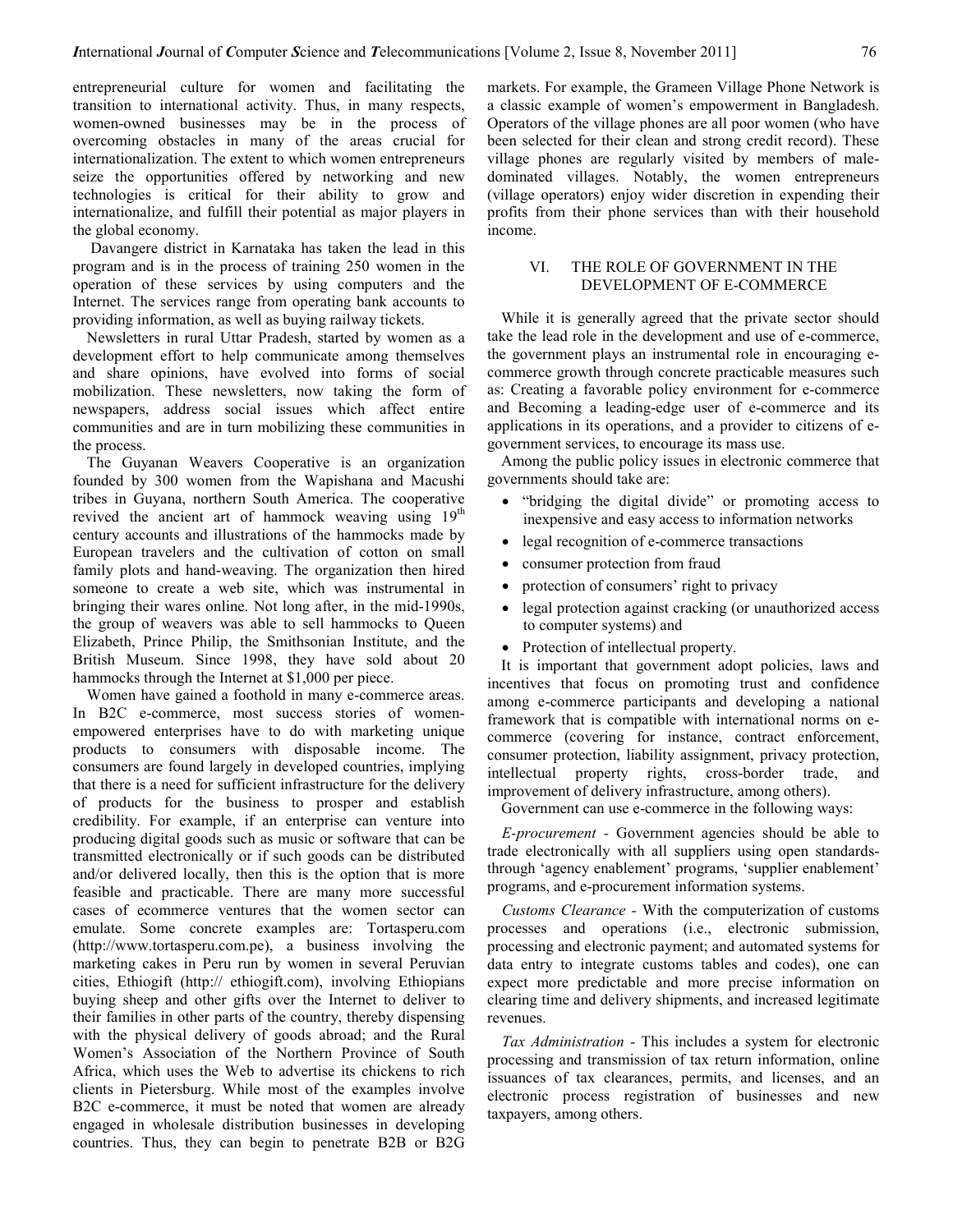The following are the more relevant areas for government intervention with respect to SME uptake of e-commerce:

E-SME Development - Government can provide incentives to encourage widespread e-commerce use by SMEs. An "e-SME development program" in which various sectors can provide technical assistance to SMEs to promote ecommerce uptake, can also be developed. Banks, financial lending and training institutions, and corporations should be encouraged to develop "SME desks" that will address the specific needs of SMEs. In particular, steps should be taken to:

- provide incentives to individuals to become entrepreneurs by lowering borrowing rates
- provide incentives to SMEs that intend to use ecommerce in their business operations
- broaden credit extension facilities to SMEs in order for them to use ICT and ecommerce;
- Offer discounts on business solution software packages and software licenses.

Moreover, big businesses and corporations should be encouraged to transfer technology to SMEs by offering them free training in ICT and e-commerce.

Awareness Campaign - Evidence suggests that SMEs have insufficient knowledge of information technology and ecommerce. Government and private sector partnerships can engage in a campaign to disseminate information to SMEs about e-commerce policies, best practices, success stories, and opportunities and obstacles relating to the use of ICTs and ecommerce. These awareness campaigns could include free training courses and workshops on e-commerce, security and privacy, awards programs, and information centers to assist SMEs. Ultimately, this information campaign should come in the form of an overall e-commerce development strategy for the economy, focusing on its various innovative applications for SMEs.

E-Government - Government should be the lead-user of ecommerce if various business and private-sector related activities are to be prompted to move online. E-government can take the form of various online transactions such as company registration, taxation, applications for a variety of employee and business related requirements etc.

Network Infrastructure and Localization of Content - An important strategy in this regard is the construction of "telecenters" or electronic community centers that would serve as a community-shared access and connectivity platform especially in the rural areas (e.g., an electronic agriinformation center which provides market information to farmers in rural areas). These telecenters can also be a venue for capacity building, skills enhancement, training, communications and content development.

Strengthening Consumer Protection - A more comprehensive measure that government can undertake to ensure security in e-commerce transactions is the establishment of a Certification Authority, which verifies seller and buyer identities, examines transactions and security procedures, and issues digital certificates to those who are able to meet the set security standards. A good example of this government effort is Singapore's Certification Authority, Netrust.

The above case studies show how ICTs can become a tool for the transformatory empowerment of women at a collective level. Connectivity and access to information for livelihoods and enterprises:

(i) Connectivity through networks can support access to information, covering technical information on sustainable agricultural practices and innovation, market news and agricultural commodity process, weather predictions and rainfall patterns, recommended crops for the season and information on institutions that provide expertise and training;

(ii) Data Management: Information technologies can create systems to store, retrieve and manage information which can help enhance operational efficiency and accuracy in financial transactions, something that organizations that work with poor women, can benefit from;

(iii) Creation of Data Repositories: ICTs can help to reclaim women's agricultural knowledge base and can facilitate the systematic recording and dissemination of knowledge about agricultural practices;

(iv) Mobilization and education of women workers: ICTs can bring about political empowerment of women by furthering their demands, needs and rights as workers.

(v) Linking of women producers to global markets: Although not an easy avenue, ICTs can enable women producers to benefit from e-commerce by linking them to global markets.

(vi) Efficient communication for micro-enterprises of poor women: For poor women involved in micro enterprises, ICTs can enable building of a network with customers, suppliers, banks, etc, thus facilitating timely access to people and resources and thereby providing better business opportunities;

(vii) Opportunities for skill-building and employment: It is possible that disadvantaged women with handicaps in education and training can still benefit from opportunities in the IT labor market. This can happen if they can master basic aspects of computer use and maintenance. There are some organizations that are attempting to explore such possibilities;

(viii) Opportunities for self-employment: Self employment through ICTs is another area that can become an incomeearning possibility for the poor. Since ICTs offer business opportunities, beside the Grameen Bank of Bangladesh, in West Godavari district of Andhra Pradesh, women's self-help groups have set up kiosks and have become kiosk operators, thus running a successful micro-enterprise.

#### VII. CONCLUSION

The role of a business women in world today have change dramatically than it use to in mid century. Business woman have changed herself and given herself a new identity in the new world and is standing shoulder to shoulder with a man in every aspect of life be it professional or personal. There is a perception that the Information Technology and Information Technology Enabled Services (IT/IT-ES) sectors have apparently provided a more level playing field in terms of employment opportunities without any gender bias. This claim